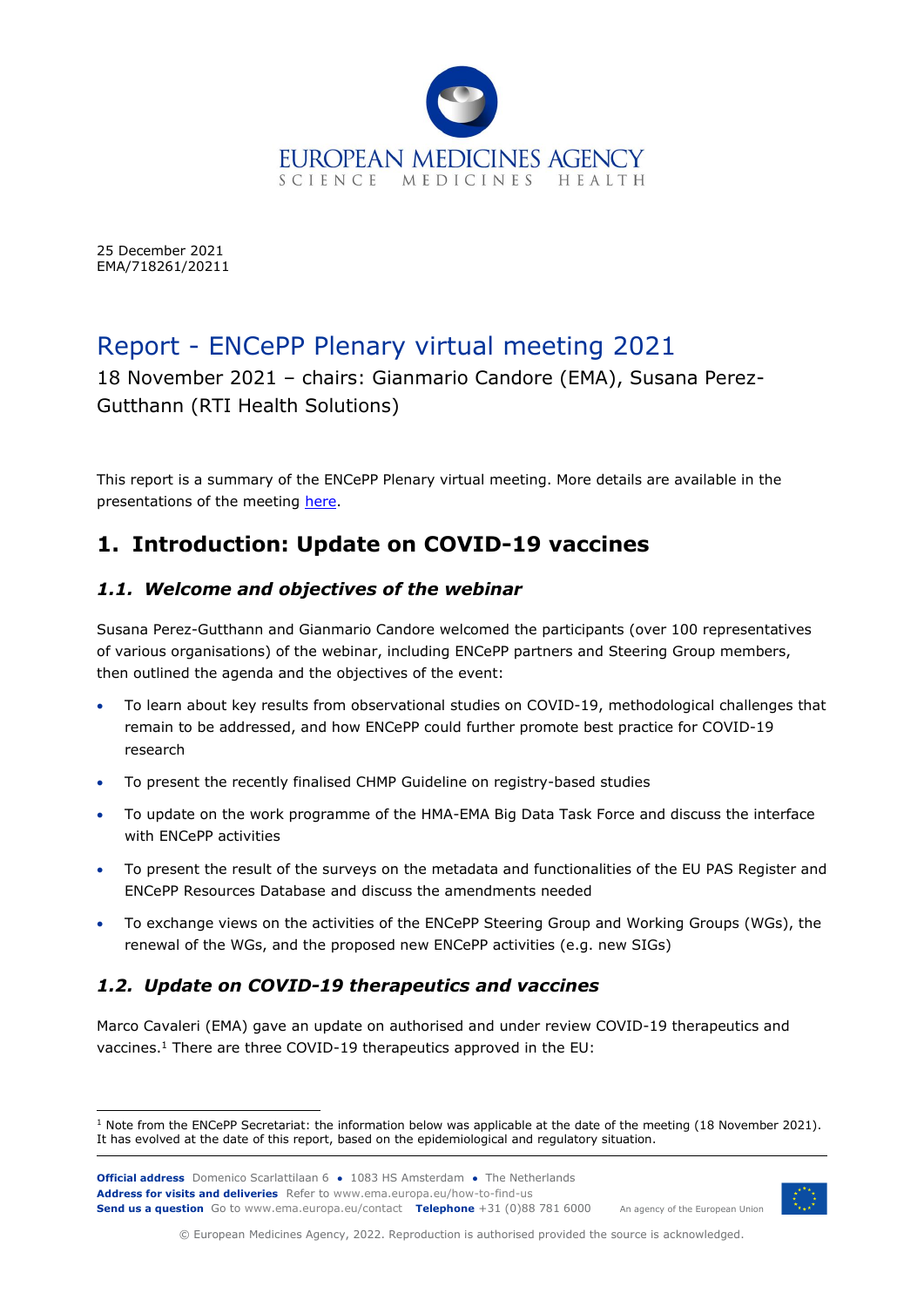- Veklury (redemsivir), approved for the treatment of COVID-19 in people over the age of 12 with pneumonia requiring extra oxygen
- Regkirona (regdanvimab), approved for the treatment of COVID-19 in adults at increased risk of severe disease
- Ronapreve (casirivimab / imdevimab), approved for the prevention of COVID-19 in people from 12 years of age, and the treatment in people from 12 years of age at increased risk of severe disease.

Other treatments under evaluation are Oluminant, Kineret and Ro-Actemra, all repurposed therapeutics and an EU decision is awaiting soon. Sotrovimab, Tixagevimab/cilgavimab and Molnupiravir are new treatments under rolling review by EMA.

Paxlovid is currently under development and EMA is discussing potential opinion to Member States on early use for emergency settings, ahead of a rolling review and a marketing authorisation application.

With regards to vaccines, four vaccines are already authorised, and a fifth one (from Novavax) might be approved soon; this more 'traditional' vaccine type is protein-based (nanoparticles), cultivated in insect cells.

A study from the UK published in the [Lancet,](https://www.thelancet.com/journals/laninf/article/PIIS1473-3099(21)00648-4/fulltext) showed that vaccination reduces the risk of delta variant infection and accelerates viral clearance. Nonetheless, fully vaccinated individuals with breakthrough infections have peak viral load similar to unvaccinated cases and can efficiently transmit infection in household settings.

Combination of different vaccines appears to increase effectiveness; however, it depends on the type of vaccines which are mixed. With regards to paediatric COVID-19, even if this age category is less at risk of severe outcomes, the number of cases in less than 12 years-old is growing as this population is not vaccinated. The hospitalization rates in children are increasing. Multi inflammatory syndrome (MIS-C) is also recognized to be a risk for infected children.

# **2. Session 1: CHMP Guideline on registry-based studies; EU PAS Register**

# *Chairs: Alejandro Arana (RTI), Xavier Kurz (EMA)*

# *2.1. Update on CHMP Guideline on registry-based studies*

Kelly Plueschke (EMA) gave an update on the CHMP Guideline on registry-based studies published on [the EMA website](https://www.ema.europa.eu/en/guideline-registry-based-studies-0) in October 2021. The presentation covered a summary on the [EMA Patient Registry](https://www.ema.europa.eu/en/human-regulatory/post-authorisation/patient-registries)  [Initiative;](https://www.ema.europa.eu/en/human-regulatory/post-authorisation/patient-registries) timelines for development of the guideline, an overview of questions received during the consultation phase, and an insight into the guideline's sections.

The scope of the guidance is studies based on patients' registries (including disease or specific conditions registries). Its objective is to provide recommendations on key methodological aspects of registry-based studies and to highlight relevant legal bases and regulatory requirements. The main target audience is the MAAs/MAHs but the document is also relevant to other stakeholders.

The presenter highlighted that a registry-based study is the investigation of a research question using the data collection infrastructure or patient population of one or several patient registries. A registrybased study is a clinical trial or a non-interventional study as defined in Article 2 of Regulation (EU) No 536/2014. Important aspects to consider when planning a registry-based study (identify the scientific question(s), feasibility analysis to identify the suitable registry/ies to answer the study question(s), and early consultation with national competent authorities and EMA) were also introduced.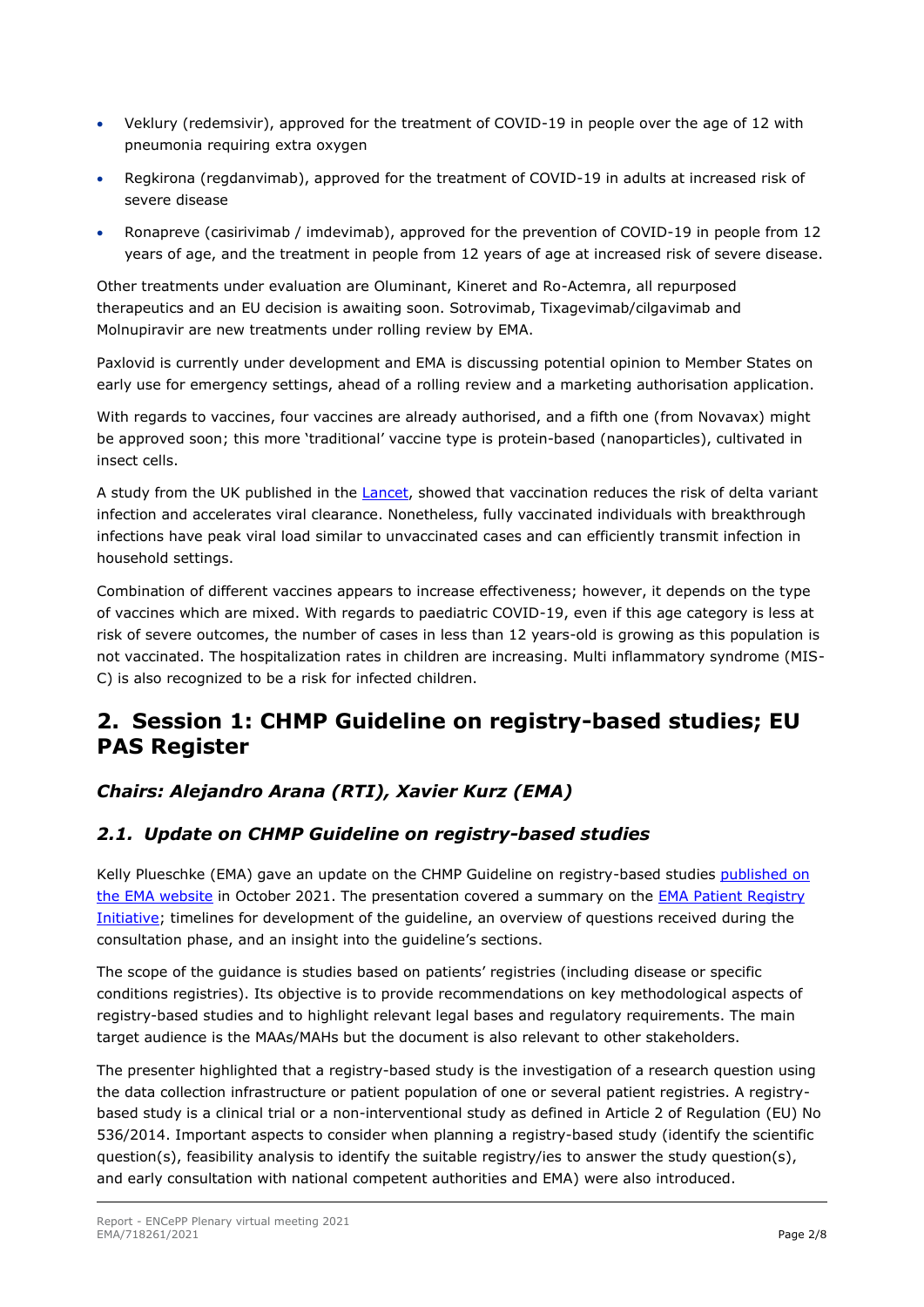#### *2.2. Update on the rebuilding of the real world data sources catalogue and observational studies catalogue*

Xavier Kurz (EMA) gave an update on the EMA project on Metadata, Data Quality framework and Catalogues.

Three drivers lead to the creation of the project: i) the increasing need to be able to identify appropriate RWD sources, ii) the more complex needs of data, and iii) the lack of standardised information and statistics on RWD sources.

This project aims to bring enhanced transparency and discoverability with regards to observational studies and data sources in the regulatory context and to increase their quality. This will also enhance the ability to evaluate the level of evidence provided by observational studies and RWD sources.

The ENCePP Resource Database was created 10 years ago, it provides an unprecedented level of knowledge and transparency on sources of data for pharmacoepidemiology in Europe, but some improvements are needed to match the expansion of the pharmacoepidemiology field in the last decade. The EU PAS Register was created by ENCePP primarily to exchange information between centres and provide transparency on studies. The ENCePP eRegister of studies was the first public register of observational studies, adopted as the EU PAS Register following the 2012 pharmacovigilance legislation.

The project is divided into three phases:

- Identification of the metadata for the catalogues (MINERVA study- [EUPAS 39322\)](https://www.encepp.eu/encepp/viewResource.htm?id=43138)
- Creation of a Data Quality Framework and collection of metadata from eligible data sources
- Rebuilding of both the data sources and study catalogues

# *2.3. Survey results on the EU PAS Register and Slido Q&A session*

Ana Cochino (EMA) gave an overview of the survey that had been circulated to the whole ENCePP network (18 responses received) on 25 October 2021. The aim was to understand how the catalogues can be improved for the user community, get feedback on the usefulness and feasibility of some data elements proposed in the current 'metadata list' of the MINERVA study, and collect requirements related to functionalities and common use scenarios.

The questionnaire was structured in three sections:

- Data sources catalogue, from the point of view of the data user
- Data sources catalogue, as a 'data owner'
- Studies catalogue

Responses for the third section were presented, including comments on the study type, study design, scope of the study, source of funding, coding of fields (dictionaries), automatic checks for data accuracy, and fields proposed to be added.

A **Slido session** followed Ana Cochino's presentation, to seek input from the webinar participants on specific questions.

The main results were the following:

• Study type: 90% of the 42 responders agreed to have only two options: interventional and noninterventional.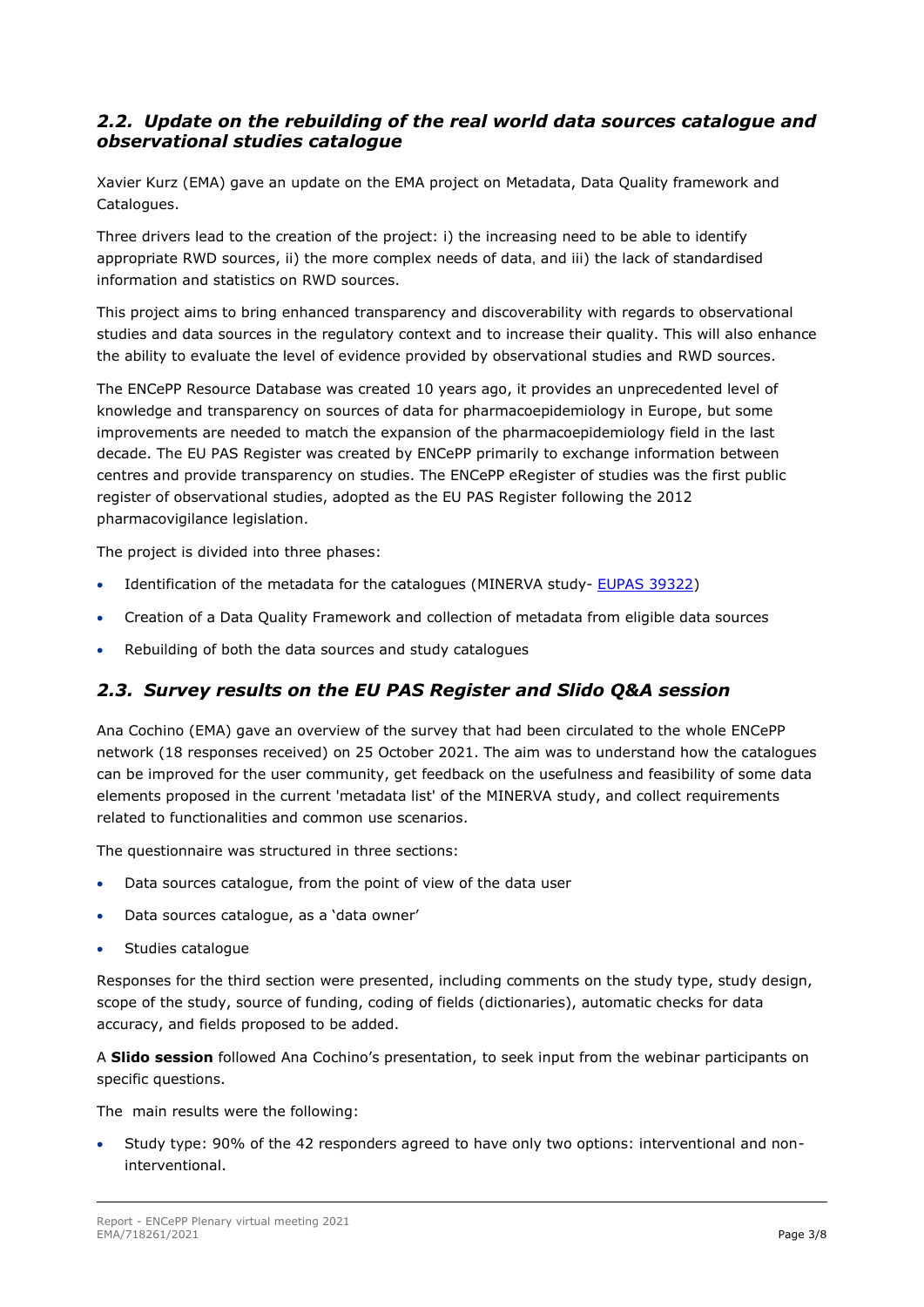- Study design: 56% of the 43 responders found the classification 'retrospective' vs 'prospective' secondary use of data not useful.
- Scope of the study: based on 39 responses, three values were suggested to be added: a) validation of studies (92%), methodological studies (90%), feasibility studies (87%).
- Collection of data on medical conditions: based on 44 answers, the participants would find the following terminology useful: ICD (73%), MedDRA (43%), SNOMED (32%).

The need to have a systematic understanding of key terms was highlighted, and adding definitions of key concept on the ENCePP website was suggested (e.g. glossary in catalogue data entry point, guideline).

There was a mention of the ISPE/ISPOR transparency initiative that has a RWE registry similar to the EU PAS register, with fewer items to complete and larger international focus (link: OSF Registries | [Search\)](https://osf.io/registries/discover). Linkage between these registers could be considered.

**Next steps:** a dedicated meeting of ENCePP WG1 and WG3 will be held on 7 January 2022 to look at the suggestions presented and to agree on a proposal for the categories of fields.

The survey will be also sent to the pharmaceutical industry. Questions may be refined following this Plenary discussion. There was a suggestion from the Plenary participants to send it to CROs, as often these organisations advise industry on studies, although CROs that are members of ENCePP already received the survey.

# **3. Session 2: Update on Big Data SG and ENCePP SG**

#### *Chairs: Daniel Morales (Dundee University), Peter Arlett (EMA)*

#### *3.1. HMA-EMA Big Data workplan and update on DARWIN EU*

Francois Domergue (EMA) presented the HMA-EMA Big Data Steering Group workplan, its key achievements, and an update on DARWIN EU.

In January 2020, the [Big Data Task Force p](http://www.hma.eu/506.html?&L=0)roposed [Ten recommendations to unlock the potential of](https://www.ema.europa.eu/en/news/ten-recommendations-unlock-potential-big-data-public-health-eu)  [big data for public health in the EU.](https://www.ema.europa.eu/en/news/ten-recommendations-unlock-potential-big-data-public-health-eu) In September 2020 the [Big Data Steering Group workplan for](https://www.ema.europa.eu/en/news/ten-recommendations-unlock-potential-big-data-public-health-eu)  [2020-21,](https://www.ema.europa.eu/en/news/ten-recommendations-unlock-potential-big-data-public-health-eu) and in August 2021 the [Big Data Steering Group Workplan 2021-2023 w](https://www.ema.europa.eu/en/documents/work-programme/workplan-2021-2023-hma/ema-joint-big-data-steering-group_en.pdf)ere published.

One of the main recommendations was the creation of [DARWIN EU,](https://www.ema.europa.eu/en/about-us/how-we-work/big-data/data-analysis-real-world-interrogation-network-darwin-eu) a federated network of data, expertise and services, with EMA providing leadership, setting standards, contracting studies and overseeing.

The Coordination Centre will manage the network and execution of the studies on behalf of EMA; its appointment is expected in early 2022, and the first pilot/studies from 2022.

The implementation of the Big Data recommendations will require strong engagement and collaboration with stakeholders in 2022.

#### *3.2. Curricula in Data Science, Pharmacoepidemiology and Biostatistics*

The training curriculum on Big Data for regulators was presented by Stefania Simou (EMA). The HMA-EMA joint Big Data Task Force introduced Recommendation IV "*To develop EU network skills in Big Data*" in its workplan, with the aim to develop a big data training curriculum based on a skills analysis across the network, and roll-out the training.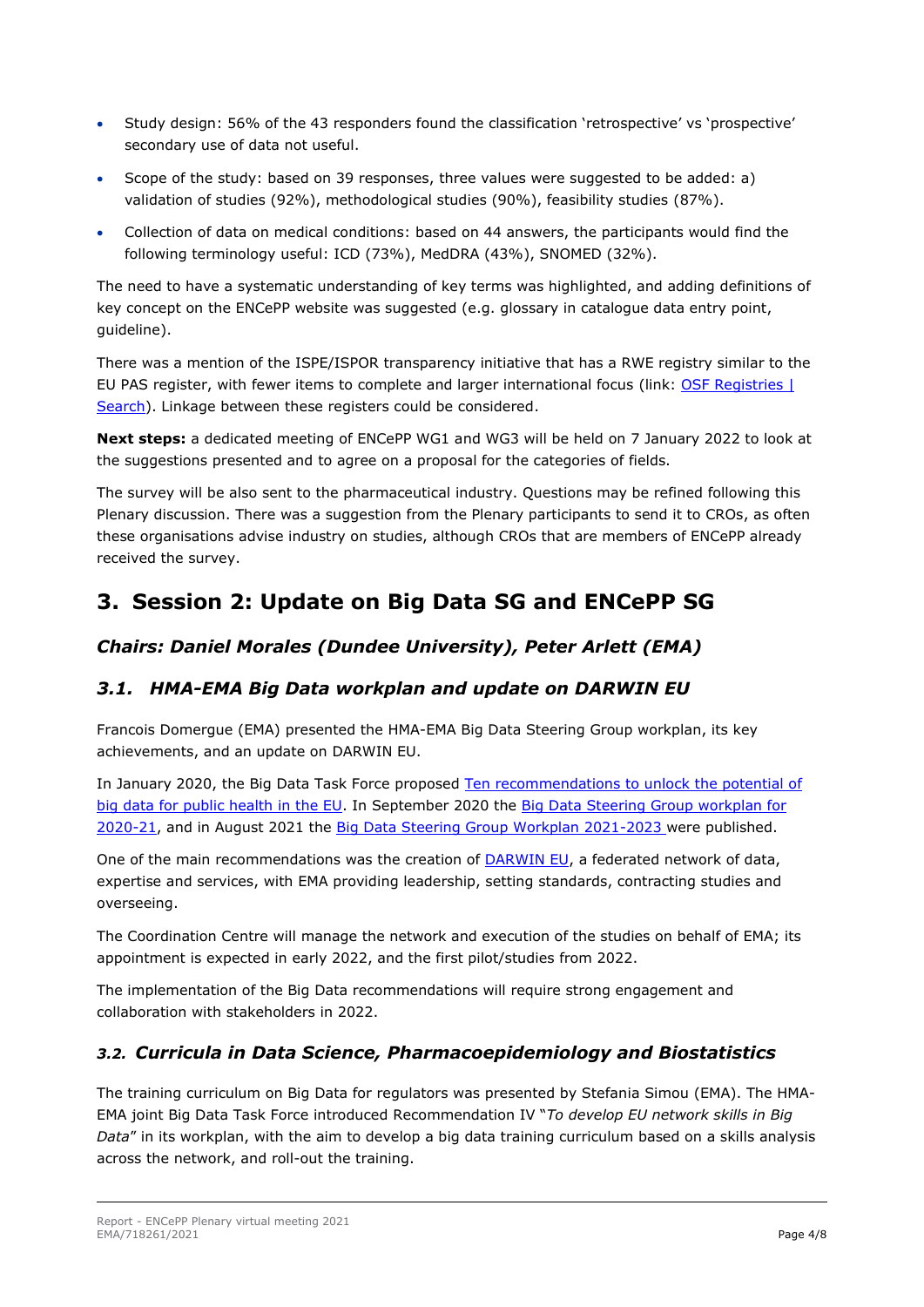By increasing the level of expertise within the EU regulatory network, it is expected that there will be more contribution from regulators to the definition of research questions, study protocols and interpretation of study results, as well as informed advice on strengths and weaknesses of using certain types of data sources for post-authorisation studies; the general level of expertise on pharmacoepidemiological methods will be increased; and the EU Network will act as a reference for data-driven regulation.

There was an update given on the Biostatistics, Pharmacoepidemiology and Data Science curriculum.

At a later stage, there will be discussions on whether the training curriculum can be made available more widely, e.g. to the ENCePP community, though many aspects will need to be considered before.

#### *3.3. Artificial Intelligence in Medicine Regulation*

Luis Pinheiro (EMA) gave an overview on Artificial Intelligence, focusing on the promises, the initiatives undertaken by the regulatory network and concrete examples.

[HMA/EMA organised a workshop on artificial intelligence in medicines regulation](https://www.ema.europa.eu/en/events/joint-hmaema-workshop-artificial-intelligence-medicines-regulation) on 19-20 April 2021. There were six AI recommendations previously identified by the HMA/EMA Big Data Taskforce, the Regulatory Science Strategy 2025 and the European Medicines Agencies Network Strategy 2025, of which the stakeholder input in the workshop was to prioritise methods & guidelines, partnerships, and learning & skills.

Examples of the use of AI in the network were presented in three areas: i) process, ii) regulatory submission and iii) data analytics.

### *3.4. Update on the activities of the ENCePP Steering Group (SG) and Working Groups (WGs)*

The co-chairs of the ENCePP Steering Group - Susana Perez Gutthann (RTI HS) and Gianmario Candore (EMA) - updated the network on the first year of the new SG. There were three meetings in 2021, where the group had discussions on the ENCePP mandate, the 9<sup>th</sup> revision of the ENCePP Guide on Methodological Standards, the reactivation of the WGs and the rebuilding of catalogues (ENCePP Resource Database and EU PAS Register).

A [webinar was organised](https://www.ema.europa.eu/en/events/real-world-research-medicines-contribution-european-network-centres-pharmacoepidemiology) for Academia in March to promote a better understanding of what ENCePP is and how it contributes to improving pharmacoepidemiological research.

The future areas of focus were highlighted: strengthening the network, access to data, high quality studies, methods and governance, new data sources and approaches.

After the SG overview, the ENCePP WG chairs (WG1: Research Standards and Guidance – Alejandro Arana (RTI); WG2: Independence and Transparency – Rosa Gini (ARS Toscana); WG3: Inventory of EU data sources and methodological approaches for multi-source studies - Gianluca Trifirò (University of Verona) – gave a status report on the work of the WGs.

# *4.* **Session 3: ENCePP Resource Database**

# **Chairs: Gianluca Trifirò (University of Verona), Paolo Alcini (EMA)**

# *4.1. Survey results on the resource database and Slido Q&A session*

Ana Cochino (EMA) gave an overview on the survey results related to ENCePP Resource Database.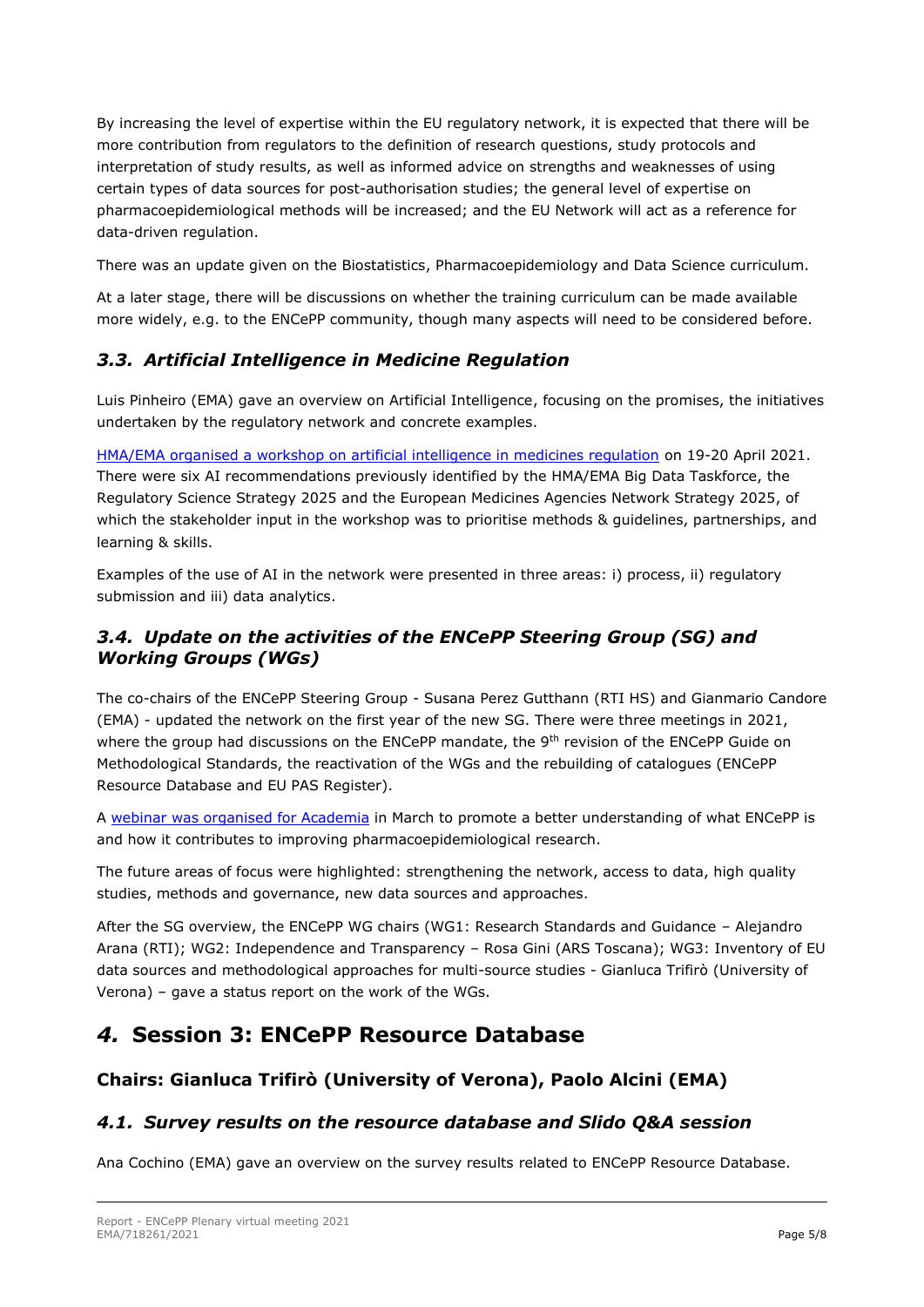The presentation was followed by a Slido Q&A session with four questions to the audience:

- Data source/data bank concept: the majority of the respondents preferred the terms 'data source database' (49%), followed by 'data source – dataset' (26%), 'data source – databank' (23%).
- 'Terminology aside do you find the conceptual split [between data sources and data banks]…': 39% out of the 33 people responded 'very useful (implement catalogue structure focusing around these concepts)', 45% 'useful (collect minimal information on data sources)' and 15% answered 'too granular (think alternative solutions)'.
- The third question related to the need to have information about the vocabulary used for specific fields in the new database catalogue: almost unanimous agreement was shown for fields like '*Cause of death*' and '*Prescriptions*'.
- The last question was about what fields the users would consider the most useful in the new catalogue. Within the proposed fields, '*population size by age group*', and '*detailed information on data access* (e.g. reason for requesting access,…)' were considered the most useful; while '*Median age of population in data source*', and '*Distribution of population by gender*' the least.

# *5.* **Session 4: Observational studies for COVID-19**

#### *Chairs: Olaf Klungel (University of Utrecht), Catherine Cohet (EMA)*

#### *5.1. Update on COVID-19 vaccine studies*

Considerations on timely real-world evidence to monitor COVID-19 vaccines were presented by Miriam Sturkenboom (University of Utrecht and VAC4EU/PE&PV Research Network), who stated that more collaboration in RWE is needed especially in context of the pandemic. Different projects were presented:

- The ACCESS project laid the background for the COVID-19 vaccine monitoring in early 2020, calculating background incidence rates of AESI [\(Background rates of Adverse Events of Special](https://zenodo.org/record/5255870#.YdQP9WDMKUk)  [Interest for monitoring COVID-19 vaccines | Zenodo\)](https://zenodo.org/record/5255870#.YdQP9WDMKUk). These have been used for observed/expected analyses by the EMA and vaccine manufacturers. Publicly available templates for different types of study designs for vaccine safety [\(EUPAS39361\)](https://www.encepp.eu/encepp/viewResource.htm?id=39362) and effectiveness [\(EUPAS39289\)](https://www.encepp.eu/encepp/viewResource.htm?id=39290) were also developed.
- Monitoring event rates post vaccination (via prospective cohort monitoring and secondary data collection): in the first cohort, ending in November 2021, 117,000 patients were included. The main findings were that the number of ADRs seems to decrease with age, and the most reactogenic vaccine was ChAdOx1 nCoV-19 (Astra Zeneca). The second cohort will run from September 2021 to 2023 and will include more countries as well as special interest sub-populations and vaccine boosters.
- The monitoring study based on EHR used four data sources (BIFAP, Tuscany, Pharmo and CPRD UK) selected due to their short lag times.

Incidence rates for AESI were calculated and provided regularly to EMA in the past year.

• Collection of incidence rates for signals following PRAC requests ('Rapid assessment study') was conducted in five data sources. So far two data requests were received from PRAC: multi-system inflammatory syndrome (MIS) and myocarditis.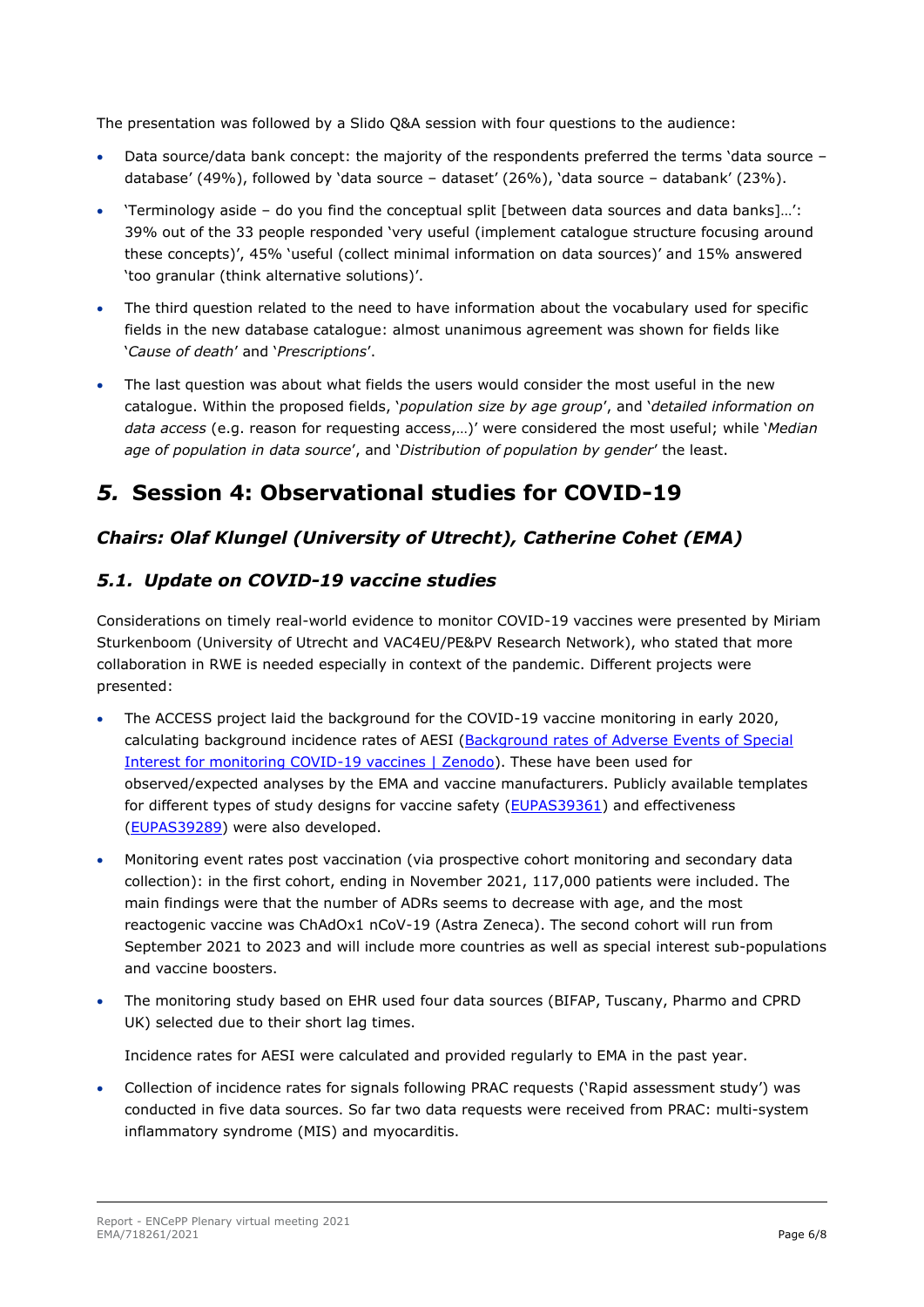In conclusion, the AESI list has been well predictive for serious issues that occurred with the new vaccines, while an infrastructure has been created and is ready to address additional COVID-19 related questions in a timely manner and covering different EU Member States.

# *5.2. Update on TTS and vaccine studies*

Daniel Prieto-Alhambra (Erasmus University Medical Center, Oxford University, UK) gave a presentation on TTS and vaccine studies.

A federated network of data sources in OMOP CDM was used to calculate background rates of fifteen AESIs. Substantial heterogeneity was observed in the databases, but the data validated rates of commonly known events as AMI and anaphylaxis and their relationship with age, which was reassuring. SIDIAP and UK CPRD databases were used to calculate observed vs expected rates of VTE/ATE/TTS following vaccination and infection with SARS-COV-2. Four cohorts were used: vaccinated with ChAdOx1, vaccinated with BNT162b2, COVID-19 positive and background population.

Another ongoing study aims to quantify the association between the administration of a COVID-19 vaccine and the occurrence of TTS and other venous or arterial thromboembolic events (VTE or ATE) within pre-specified risk periods, and to compare the risk against different vaccine brands. A new user cohort design is used, with propensity scores used for adjustment. Same data sources as for the previous study, complemented with US hospital data have been used.

Upcoming work on vaccine effectiveness, namely an emulation of an RCT was also briefly introduced.

#### *5.3. Steroids and the [E-CORE](https://www.encepp.eu/encepp/viewResource.htm?id=39813) network*

Deborah Layton (IQVIA) presented about the E-CORE (European COVID-19 Observational Research Exchange) network and study.

In June 2020, at the initiative of the EMA, the E-CORE network was created with the aim to conduct multicentre cohort studies on the use of medicines for the treatment of COVID-19, accelerating the generation of valid and reliable RWE for COVID-19 treatments. E-CORE contains as of now fourteen databases from nine countries and is organised in working packages.

A study was run as a proof of concept for the network. The aim of the study were to describe the utilisation patterns of systemic glucocorticoids in patients with COVID-19 and investigate the risks of adverse outcomes in both ambulatory and hospital inpatient care settings.

Results were presented to the EMA on an online platform and are comprised of glucocorticoid prescribing patterns, demographics of the cohort, adverse events (AEs) and disease outcomes of interest. A meta-analysis was performed as well.

Many more patients were captured in ambulatory than in hospital setting. Eight AEs were investigated and by far the most frequent ones were those infection related. The frequency of events was higher in hospital.

# *Discussion*

A discussion followed the presentations on the COVID-19 studies. It was said that COVID-19 offered an 'opportunity' for scientists to collaborate more extensively, but there is a risk of publications with less thorough review. ENCePP provides the opportunity to increase scrutiny and transparency by requirement to register studies. There was a suggestion that more people with expertise should volunteer for reviewing journals. Protocol templates are also of help.